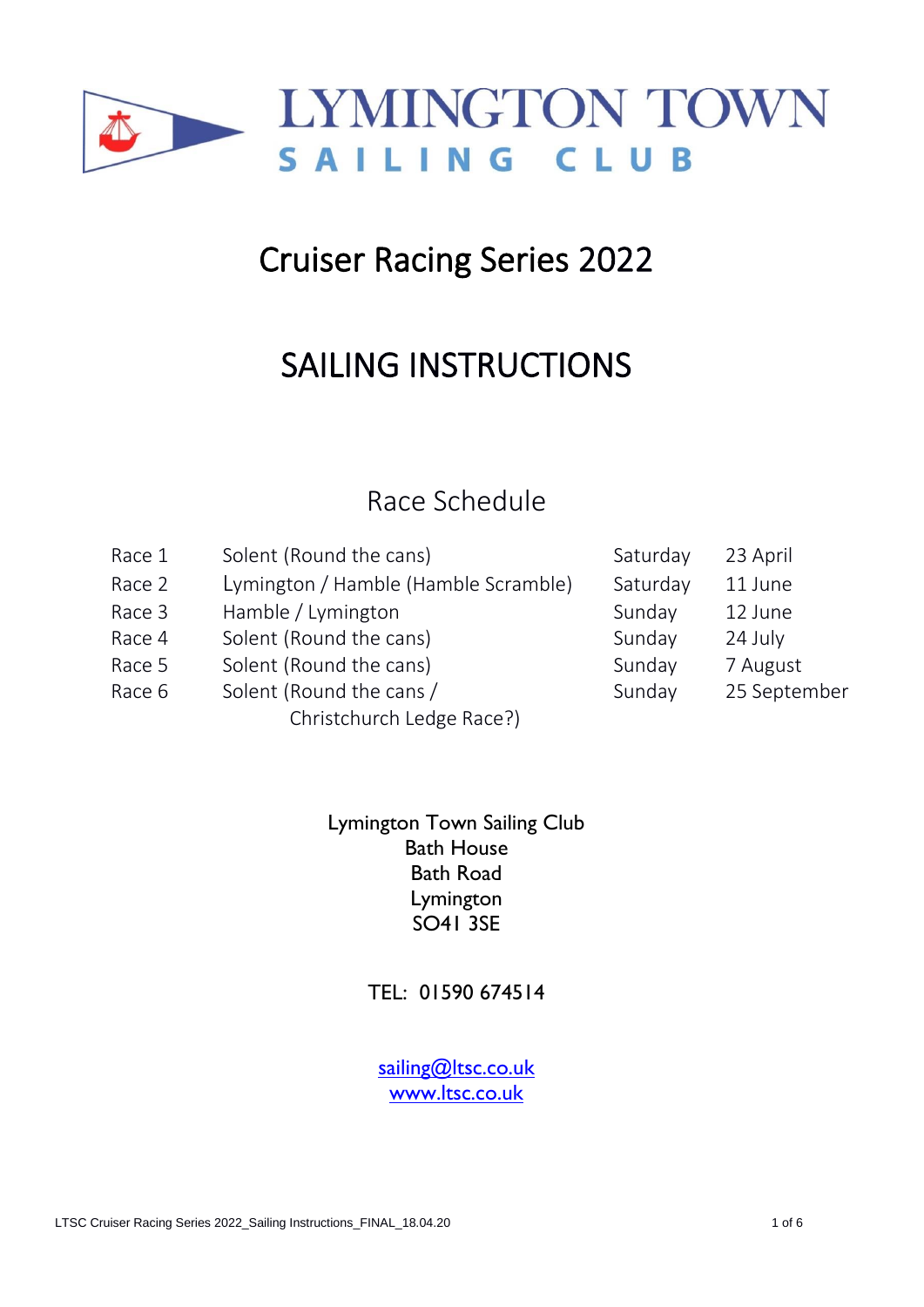#### 1. Rules

- 1.1 The LTSC Cruiser Racing Series 2022 will be governed by the rules as defined by the Racing Rules of Sailing.
- 1.2 Competitors shall undertake to sail in compliance with the RYA Racing Charter.
- 1.3 In the event of a conflict in the rules the Sailing Instructions will prevail.
- 1.4 All competing yachts shall comply with World Sailing Offshore Special Regulations Appendix B. (See NoR Attachment A for details).
- 1.5 Anchors shall not be carried over the bow whilst racing.
- 1.6 Racing Rules will be changed as follows:
	- 1.7.1 RRS 33 (Changing the Next leg of the Course) is modified as described in S.I. 12
	- 1.7.2 RRS 35 Time Limits altered as described in S.I. 15
	- 1.7.3 RRS 42 Propulsion is modified as described in S.I. 14.4
	- 1.7.4 RRS 44.1 is modified to permit an alternative penalty (see S.I. 14).
	- 1.7.5 RRS 63.1 is amended to allow the Race Committee to disqualify without a hearing
		- a) any boat observed to infringe RRS 28.1 so long as the boat is notified within the protest time limit
			- b) any boat that impedes the progress of a ferry in the Lymington River before, during or after racing. See also SI 26.

# 2. Notices to Competitors

- 2.1 The Official Notice Board shall be the Yacht Racing Pages of the LTSC website[.www.ltsc.co.uk/yacht-racing](https://www.ltsc.co.uk/yacht-racing)
- 2.2 Notices to competitors will be posted on the Official Notice Board and will be advised on the LTSC Cruiser Racing WhatsApp Group.

# 3. Changes to the Sailing Instructions

- 3.1 Change to the Sailing Instructions will be posted before 0900 on the day it will take effect, except that any change to the schedule of races will be posted by 2000 on the day before it will take effect.
- 3.2 Changes to Sailing Instructions will be posted on the Official Notice board at least two hours before the scheduled race start time for the first start. They will also be signalled by flying IC "L" from the Club flagpole over the numeral pennant indicating the number of the change. When no further changes have been made IC "L" will be lowered after the start of the last race.

# 4. Signals Made Ashore

4.1 Flag signal made ashore will be flown from the LTSC flagpole below International Code Flag K.

# 5. Race Schedule, Time or First Warning Signal and Tides

5.1

| Race No        | Date         | <b>Warning Signal</b> | <b>Tides Portsmouth (BST)</b> |       |           |
|----------------|--------------|-----------------------|-------------------------------|-------|-----------|
|                |              |                       | <b>HW</b>                     | LW    | <b>HW</b> |
|                | Sat 23 April | 10:25                 | 05:20                         | 10:40 | 18:00     |
| $\overline{2}$ | Sat 11 June  | 12:55                 | 09:30                         | 15:00 | 22:00     |
| 3              | Sun 12 June  | 10:25                 | 10:20                         | 15:40 | -         |
| 4              | Sun 24 July  | 10:40                 | 09:20                         | 14:40 | -         |
| 5              | Sun 7 August | 10:40                 | 07:20                         | 13:00 | 20:00     |
| 6              | Sun 25 Sept  | 10:40                 | 12:10                         | 17:20 |           |

5.2 The time of the first warning signal may be delayed to accommodate the start of other races being sailed from the same start line. Announcements will be made on VHF to confirm.

# 6. Classes & Class Flags

- 6.1 The class flag for all yachts competing will be Numeral Pennant 3.
- 6.2 The class flag shall be displayed on the backstay or other easily visible place.
- 6.3 Boats sailing Double Handed should notify the Race Committee prior to the warning signal of the specific race entered.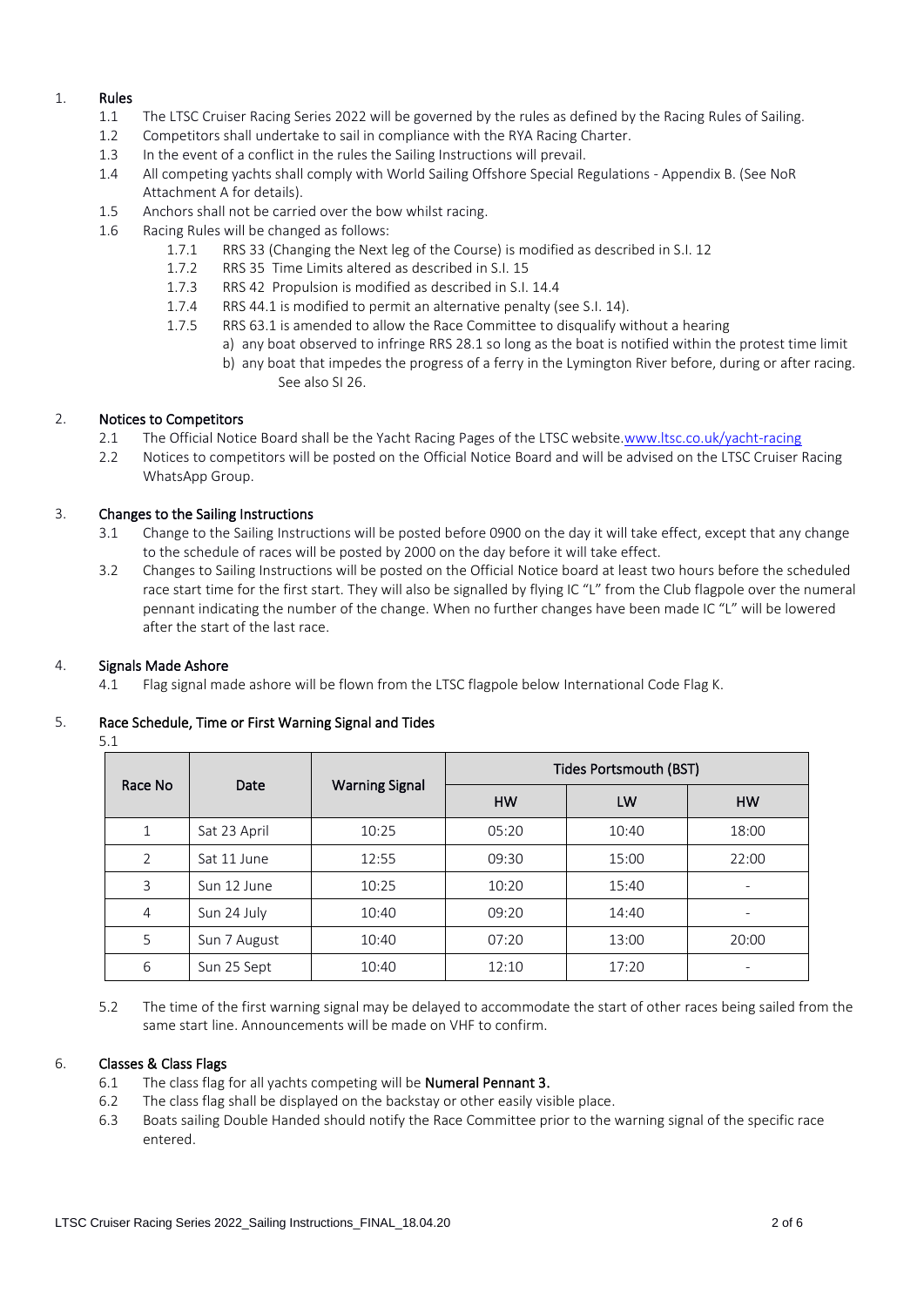# 7. Race Area

- 7.1 Racing will take place in the Solent or Christchurch Bay.
- 7.2 The Committee Boat, will display an LTSC Burgee.

# 8. Courses

- 8.1 The course to be sailed will be announced VHF radio Channel 37A prior to the Warning Signal, and, where possible, on the LTSC Cruiser Racing WhatsApp Group.
- 8.2 Courses will be announced using a combination of the SCRA 2022 Mark Designations and local West Solent mark designations / names.
- 8.3 All marks shall be rounding marks unless the alteration of course is less than 90 degrees when they shall be passing marks.
- 8.4 When moveable marks are used in the course, their approximate magnetic bearing from the previous mark or from the Committee Boat will be displayed, if the moveable is the first mark of the course, it will be displayed in three figure notations of the bearing. If two or more moveable marks are used the magnetic bearings will be displayed in the order in which the marks are to be rounded or passed.

# 9. Areas that are Obstructions

- 9.1 The following shall, after starting and whilst racing, only be passed on the channel or seaward side:
	- 9.1.2 Jack in the Basket
	- 9.1.3 The RLymYC Starting Platform
	- 9.1.4 Pennington Sewer Beacon
	- 9.1.5 The barrier off Durns Point
- 9.2 The area 100 meters in front of the path of the Lymington/Yarmouth Ferry and within the width of the ferry shall be regarded as an area of obstruction.

#### 10. The Start

- 10.1 Races will be started in accordance with RRS 26.
- 10.2 Yachts shall keep clear of the start line until their warning signal.
- 10.3 Boats shall identify themselves by displaying their sail number at the start of each race by passing close to Committee Boat on the opposite side to the starting line. Boats not identified at the start may not be finished.
- 10.4 Sail numbers of individually recalled boats may be broadcast on VHF.
- 10.5 No boat may start more than ten minutes after her class start.
- 10.6 When starting from a Committee Boat, other than Baverstock, starting signals may be broadcast on VHF Channel 37A. RRS 26 is amended such that visual signals may not be displayed.

# 11. Start Lines

- 11.1 All races, except Race 3, will be started on the Baverstock Start Line.
- 11.2 The line is formed between the mast on Baverstock and the outer limit mark identified by the race officer.
- 11.3 The Start Line for Race 3 will be between a Committee Boat flying an LTSC Burgee and Coronation (4B). The Committee Boat will be stationed to the East of Coronation Buoy. (approx. position 0.9nm SSE of Hamble Spit (SCM)
- 11.4 An unmarked buoy may be laid as an inner distance mark and will be classed as a starting mark of the course. Yachts shall not pass between the Committee Boat and the IDM if laid.

# 12. Change of the Next Leg of the Course

- 12.1 The next leg of the course may be changed at any mark to send boats directly to the finish from that mark.
- 12.2 This will be signalled by a boat flying an LTSC Burgee and International Code Flag "F" and making repetitive sound signals. This changes RRS 33
- 12.3 Boats shall round that mark according to the course and sail directly to the finish line leaving marks in SI 9.1 on the appropriate side. This changes RRS 33.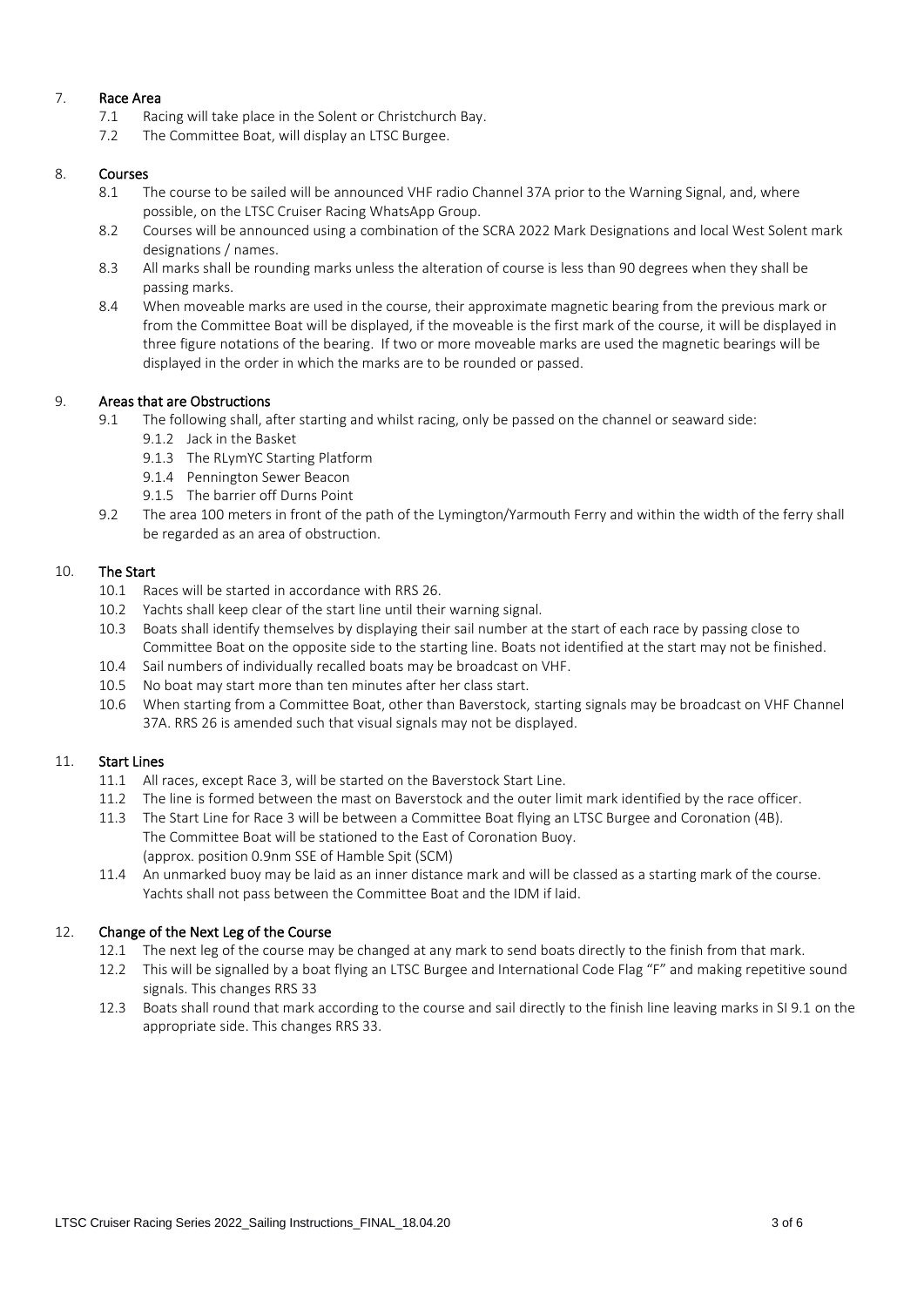# 13. The Finish

- 13.1 All races, except Race 2, will finish at the Baverstock Finish Line.
- 13.2 The line is formed between the mast on Baverstock, and a moveable outer distance mark laid in the vicinity.
- 13.3 In the case that Baverstock is not manned (LTSC flag not flying) then the finish line will be an imaginary line formed when the mast of Baverstock bears 000º (M) at a distance of not more than 100 metres
- 13.4 The Finish Line for Race 2 will be between a Committee Boat flying an LTSC Burgee and Coronation (4B). The Committee Boat will be stationed to the East of Coronation Buoy. (approx. position 0.9nm SSE of Hamble Spit (SCM)
- 13.5 Finishing times and reporting
- 13.6 When a Duty Boat, Committee Boat or Race Officer is unavailable at the prescribed finishing line, yachts shall take their own times and report these to the Sailing Office at LTSC as soon as possible and no later than 48 hours after the finish.
	- Finishing time reports should include the following information:
	- (i) Yachts name and sail number
	- (ii) Exact finish time (hr.min.sec)
	- (iii) Yacht ahead and astern
	- (iv) Any rule infringement or mark unseen
	- (v) Use of engine
	- (vi) Intention to lodge a Protest

Reports may be made by telephone on 01590-674514, in writing, or by email to [sailing@ltsc.co.uk](mailto:sailing@ltsc.co.uk)

13.7 A race may be finished at or near any mark of the course by a committee boat flying a blue flag over flag S and class flags of classes affected in accordance with RRS 32.2

#### 14. Penalty System

- 14.1 RRS 44.1 is changed so only a One Turn Penalty is required when a yacht breaks a rule of Part 2.
- 14.2 A boat that takes a penalty under RR44.2 shall declare this in writing before the expiry of the protest time limit.
- 14.3 The exoneration penalty for a boat realising that a rule has been broken after finishing but prior to the commencement of a protest hearing is 20% of the number of boats ranking as starters, to a minimum of 2 and a maximum 5 points.
- 14.4 If on consulting a rules advisor, it is realised that a rule has been broken but no party takes any further action, the penalty is zero. However, if a boat caused injury or serious damage, or gained a significant advantage in the race or series by her breach, her penalty is to retire.
- 14.5 An engine may be used to recover a person overboard, to render assistance, or in any other emergency. If so, a boat should seek redress in accordance with RRS 62.1 (b)

# 15. Time Limits

15.1 The time limit for races 2 & 3 will be 6 Hours. The time limit for races 1,4,5 & 6 will be 4 hours, except where Race 6 is sailed as The Christchurch Ledge Race, when the time limit will be 6 hours. Only yachts finishing within these time limits will be scored as finishers. Yachts finishing outside the stated time limit will be scored as Did Not Finish (This changes RRS 35).

# 16. Protests & Requests for Redress

- 16.1 Protests must be lodged, in writing, with the Duty Race Officer, or Duty Yacht, if away from Lymington, within two hours of the finish of the protesting yacht.
- 16.2 It is the duty of the protesting and protested boats to ascertain from the Race Committee the time and place of the hearing and to attend and produce their witnesses at that place and time.

# 17. Scoring

- 17.1 RRS A5.3 will apply.
- 17.2 The Lymington Adjusted Handicap System will be used to determine the results for the series. Initial Handicap numbers used for each yacht will be the LAH from the last Mainstream Event sailed by the yacht. If no Mainstream Event has been sailed, then the LAH will be taken from the yachts last know Side Event or from the RYA Base List.
- 17.3 Discards. The number of discards is set out in NoR 11.
- 17.4 A yacht that changes ownership or charter or sails with a completely new crew, including helm, during the series shall constitute a new entry for the series. Points awarded under the old ownership, crew or charter shall not be carried forward to the new ownership, crew or charter.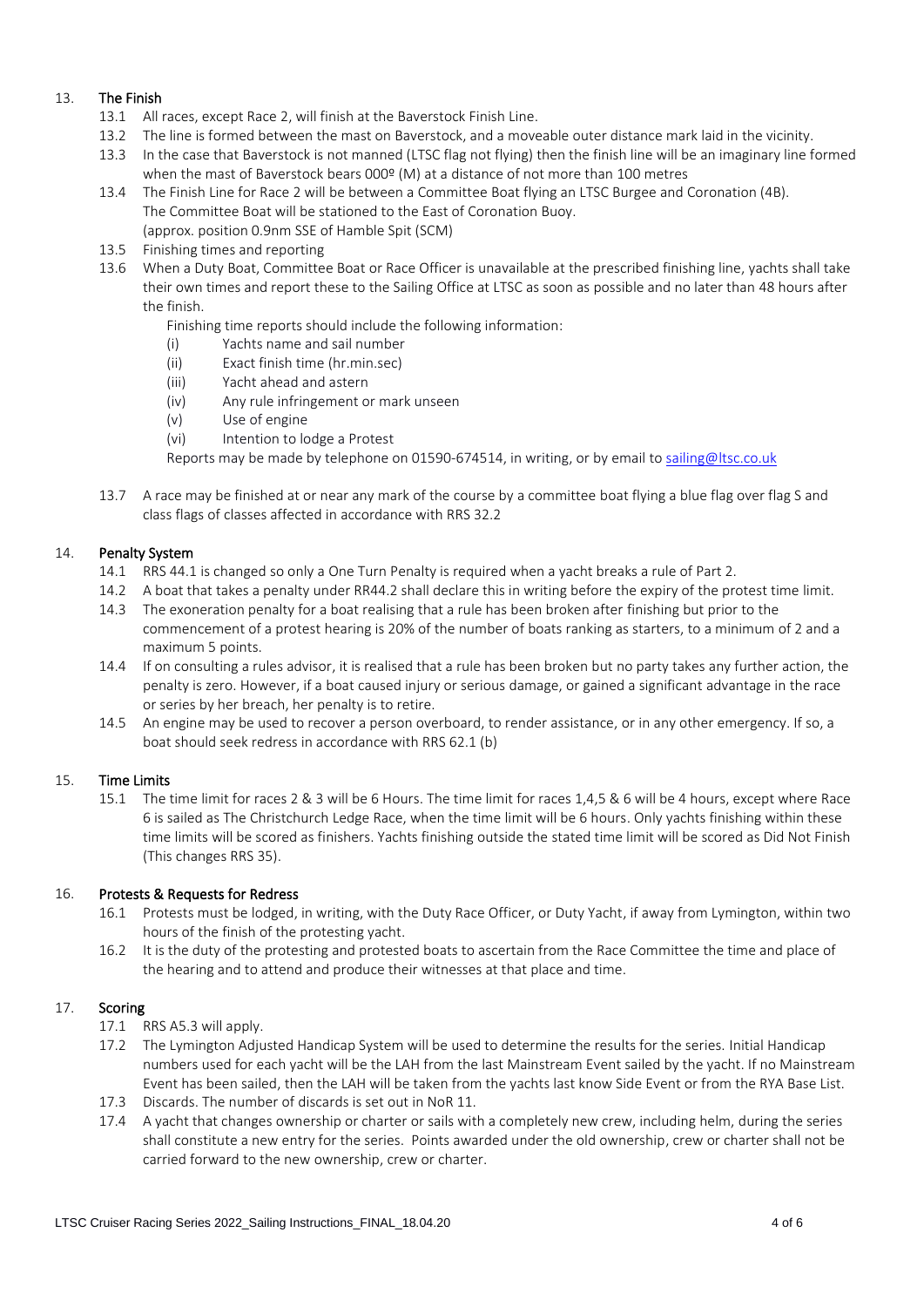# 18. Safety Regulations

- 18.1 The safety of a boat and her entire management, including insurance, shall be the sole responsibility of the owner/competitor racing the boat who must ensure that the boat and crew are adequate to face the conditions that may prevail in the course of the race.
- 18.2 Neither these Sailing Instructions, nor any amendment thereunto, nor any inspection of the boat limits or reduces the absolute responsibility of the owner/person in charge for the crew, the boat and her management.
- 18.3 Every owner/person in charge warrants the suitability of his boat for the race or races. The owner/person in charge shall make their crew aware of this condition.
- 18.4 Yachts retiring from a race shall inform the Race Committee as soon as possible by VHF Channel 37, by hailing the Committee Boat, or by reporting to the LTSC Race Officer in person.

#### 19. Replacement of Crew or Equipment

- 19.1 Substitution of crew may be made without restriction.
- 19.2 Substitution of damaged or lost equipment governed by Class rules, rating or measurement certificates will not be allowed unless approved by the race committee. Requests for substitution shall be made to the committee at the first reasonable opportunity.

# 20. Equipment and Measurement Checks

- 20.1 All boats will be liable to inspection before the start of a race or after the boat finishes.
- 20.2 Such inspections may cover relevant regulations, class rules regarding sails, safety equipment and remeasurement.

# 21. Advertising ISAF Regulation 20 (Advertising Code).

21.1 Boats will not be required to display advertising chosen and supplied by the organising authority.

# 22. Radio Communications

22.1 The Race Officer will communicate with competitors on VHF Channel 37A. Boats are requested not to communicate with the Race Officer unless absolutely necessary in the event of an emergency, notification of protest or notification of retirement.

#### 23. Prizes

- 23.1 The Presentation of Trophies will take place at the Annual Prize giving, to be held in the Lymington Town Sailing Club Solent Room, date to be advised.
- 23.2 Prizes to be awarded will depend upon sponsors and number of entries.

#### 24. Risk Statement

- 24.1 Lymington Town Sailing Club are providing this event, only on the understanding that the Club, its representatives and anybody providing assistance bear no responsibility for any loss, damage, injury or inconvenience to yachts, equipment or persons howsoever arising, directly or indirectly from the rules, policies, courses or rulings during the event or related activities.
- 24.2 Rule 4 of the Racing Rules of Sailing states: "The responsibility for a boat's decision to participate in a race or to continue racing is hers alone." Sailing is by its nature an unpredictable sport and therefore involves an element of risk. By taking part in the event, each competitor agrees and acknowledges that:
	- 24.2.1.1 They are aware of the inherent element of risk involved in the sport and accept responsibility for the exposure of themselves, their crew and their boat to such inherent risk whilst taking part in the event.
	- 24.2.1.2 They are responsible for the safety of themselves, their crew, their boat and their other property whether afloat or ashore.
	- 24.2.1.3 They accept responsibility for any injury, damage or loss to the extent caused by their own actions or omissions.
	- 24.2.1.4 Their boat is in good order, equipped to sail in the event and they are fit to participate.
	- 24.2.1.5 The provision of a race management team, patrol boats, umpires and other officials and volunteers by the organiser does not relieve them of their own responsibilities.
	- 24.2.1.6 They are responsible for ensuring that their boat is equipped and seaworthy so as to be able to face extremes of weather; that there is a crew sufficient in number, experience and fitness to withstand such weather; and that the safety equipment is properly maintained, stowed and in date and is familiar to the crew.
- 24.3 Competitors participate in the events entirely at their own risk. See rule 4 Decision to Race.